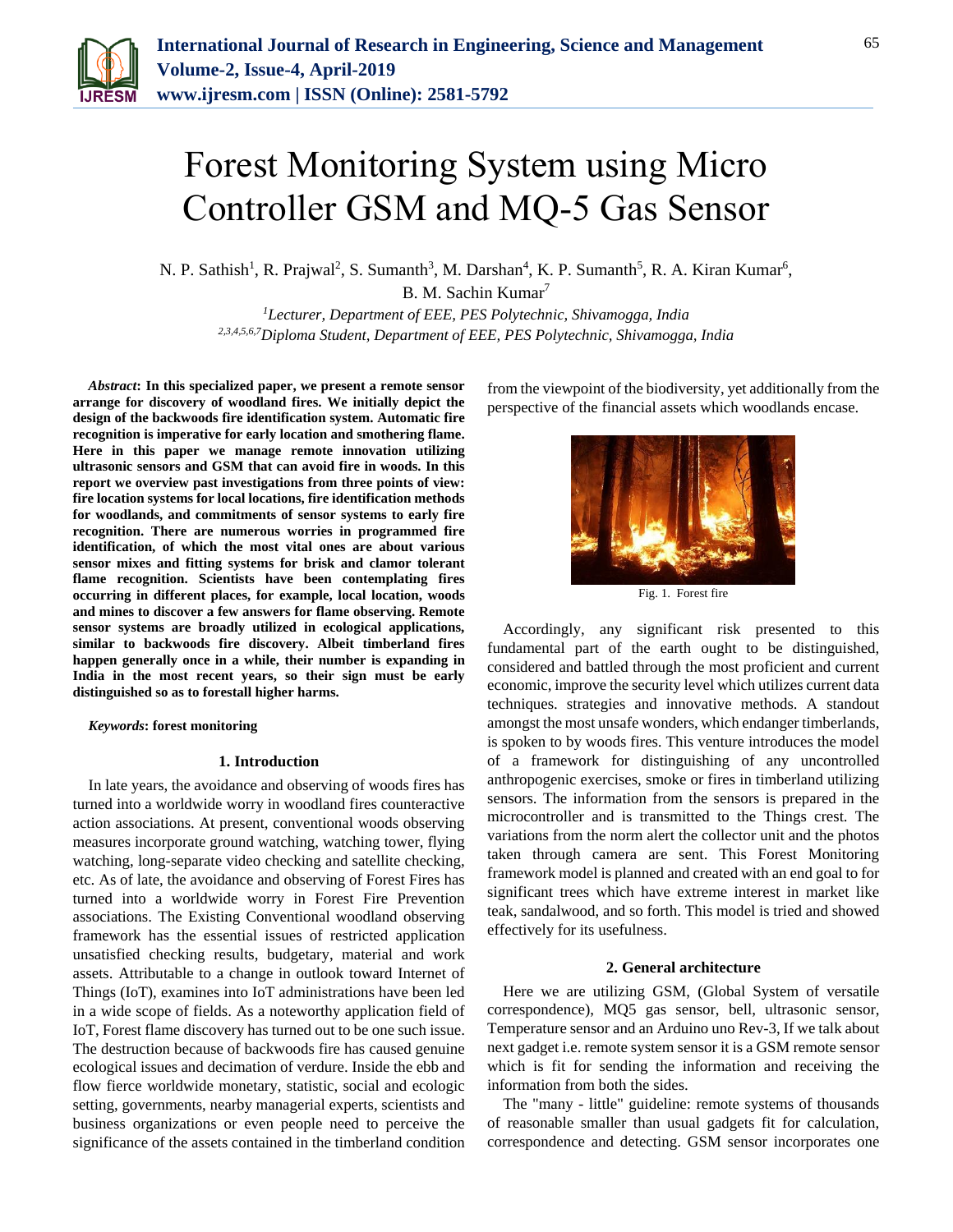

sim card of any system. System which is accessible in the backwoods. Have a wide scope of potential applications to industry, science, transportation, common framework, and security. A sensor arrange comprises of different recognition stations called sensor hubs, every one of which is little, lightweight and versatile. Each sensor hub is outfitted with a transducer, microcomputer, handset and power source. The transducer produces electrical signs dependent on detected physical impacts and marvels.

The microcomputer procedures and stores the sensor yield. The transceiver gets directions from a focal PC and transmits information to that PC. The power for every sensor hub is gotten from a battery. in the event that we talk about an Arduino uno Rev-3 this ATMEGA 328 is a 100% good subordinate. This is an Arduino Clone dependent on current open source equipment. It Operating at Voltage of 3.3V to 5V Input Voltage (prescribed)

7-12V Input Voltage (limits): 6-20V. Streak Memory: 32 KB of which 32 KB utilized by boot loader SRAM:2KB EEPROM: 1 KB. These are highlights that streak out Arduino. For estimating gas, we are utilizing gas sensor MQ-5 which is equipped for detecting the gas. from the condition This Carbon Monoxide (CO) gas sensor identifies the centralizations of CO noticeable all around and yields its perusing as a simple voltage. The sensor can work at temperatures from - 10 to 50°C and expends under 150 mA at 5 V. For estimating temperature, we are using LM35 Temperature Sensor; Temperature, Module LM35. which contains temperature sensor. It checks the temperature of timberland and sends the information to Arduino from that point the readings will go to GSM sensor and GSM sensor will advance the readings to database. These sensors are very aiding in knowing the woodland conditions and it recognizes the risk. The LM 35is a fundamental, minimal effort advanced temperature b sensor. It utilizes a capacitive thermistor to quantify the encompassing air, and releases a simple flag on the information stick (simple information pins required). Its genuinely easy to utilize, however requires watchful planning to snatch data. We use vibration module dependent on the vibration sensor SW420 and comparator LM393 to identify if there is any vibration that past the threshold. The limit can be balanced by the on board potentiometer when there is no vibration this module yield rationale is low the flag demonstrates driven light, and the other way around. We utilize an 8051 processor as the premise of Embedded framework.

# **3. Working, implementation and Complete process of data sending and receiving in database**

Remote usage of sensor organize guarantees security regarding sparing lives and property, here for detecting carbon monoxide we are utilizing MQ-5 gas sensor which will distinguish the nearness of CO gas around its encompassing. On the off chance that it recognizes the CO gas in its encompassing territory it will send its data to Arduino Uno Rev3. Arduino is

associated with GSM and MQ-5 Both are coded so that if MQ-5 distinguishes CO gas in encompassing GSM and MQ-5 (gas sensor). Both the data are consolidated together so base station come to know fire and furthermore get the cautions of CO gas in that area. In the meantime, in the database client will have the total data of temperature, of that region which is under risk. The readings of GSM and MQ-5 is gathered by the Arduino and then Arduino will send the information to GSM module which is associated with Arduino. GSM module has a SIM card of any system accessible in that woods. A ringer is additionally synchronized with GSM and MQ5 sensor.



Fig. 2. Forest monitoring system connection

As the perusing of MQ-5 will cross some restricted esteem it will send the information to Arduino showing that CO gas has been identified in the meantime this bell will give the sound. This bell will alarm the general population working close to that place or any creature close to it. In the wake of cautioning of bell MQ-5, the information, moistness and temperature of that region will be send through GSM sensor remotely. At the recipient side these sensor readings will be gotten by same GSM module which was associated with the sensor side, through GSM module which is associated with base station side will send the alarm to the database and client will become acquainted with the circumstance of the spot and will give the alarm in woodland. Along these lines we can ensure our timberland and creatures with the assistance of remote.

Ultrasonic sound vibrates at a recurrence over the scope of human hearing. Transducers are the mouthpieces used to get and send the ultrasonic sound. Our ultrasonic sensors, in the same way as other others, utilize a solitary transducer to send a heartbeat and to get the reverberation. The sensor decides separation to an objective by estimating time slips by between the sending and accepting of the ultrasonic.

These new advancements and ideas will improve the capacity of flame location frameworks to segregate among flame and non-fire dangers and will expand the time accessible for property and life assurance. Be that as it may, much exertion is as yet expected to expel boundaries to the further improvement of these new advances.